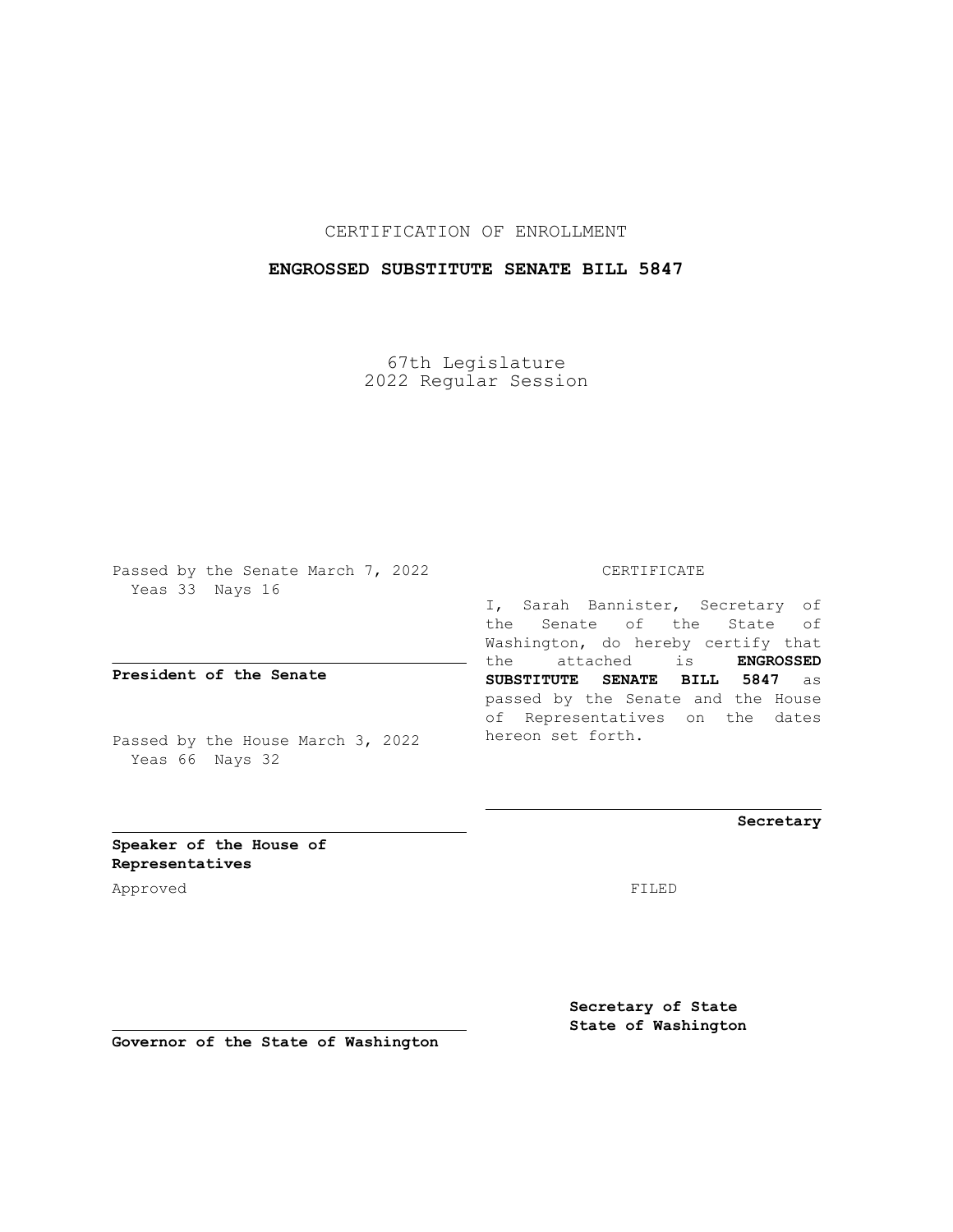## **ENGROSSED SUBSTITUTE SENATE BILL 5847**

AS AMENDED BY THE HOUSE

Passed Legislature - 2022 Regular Session

## **State of Washington 67th Legislature 2022 Regular Session**

**By** Senate Higher Education & Workforce Development (originally sponsored by Senators Liias, Randall, Das, Hasegawa, Keiser, Kuderer, Lovick, Nguyen, Nobles, Saldaña, and C. Wilson)

READ FIRST TIME 02/02/22.

 AN ACT Relating to providing information to public service employees about the public service loan forgiveness program; adding a new section to chapter 28B.77 RCW; adding a new section to chapter 43.41 RCW; adding new sections to chapter 41.04 RCW; creating new 5 sections; and declaring an emergency.

BE IT ENACTED BY THE LEGISLATURE OF THE STATE OF WASHINGTON:

 NEW SECTION. **Sec. 1.** (1) The legislature recognizes that our country faces a student loan debt crisis. Nationally, Americans owe \$1.73 trillion in student loans. In Washington state, about 767,300 student loan borrowers owe nearly \$27.4 billion of outstanding debt, more than \$35,700 per borrower on average.

 (2) Student loan debt is a multigenerational issue that affects borrowers of all ages and jeopardizes millions of families' long-term financial security. While student loan balances have risen for all age groups, older borrowers have seen the largest increase. Student loan defaults rise with the borrower's age, and parents and grandparents take on debt to help their children and grandchildren pay for their education. Borrowers are increasingly defaulting on their debts, resulting in income garnishment and deductions from 20 federal tax refunds or social security payments.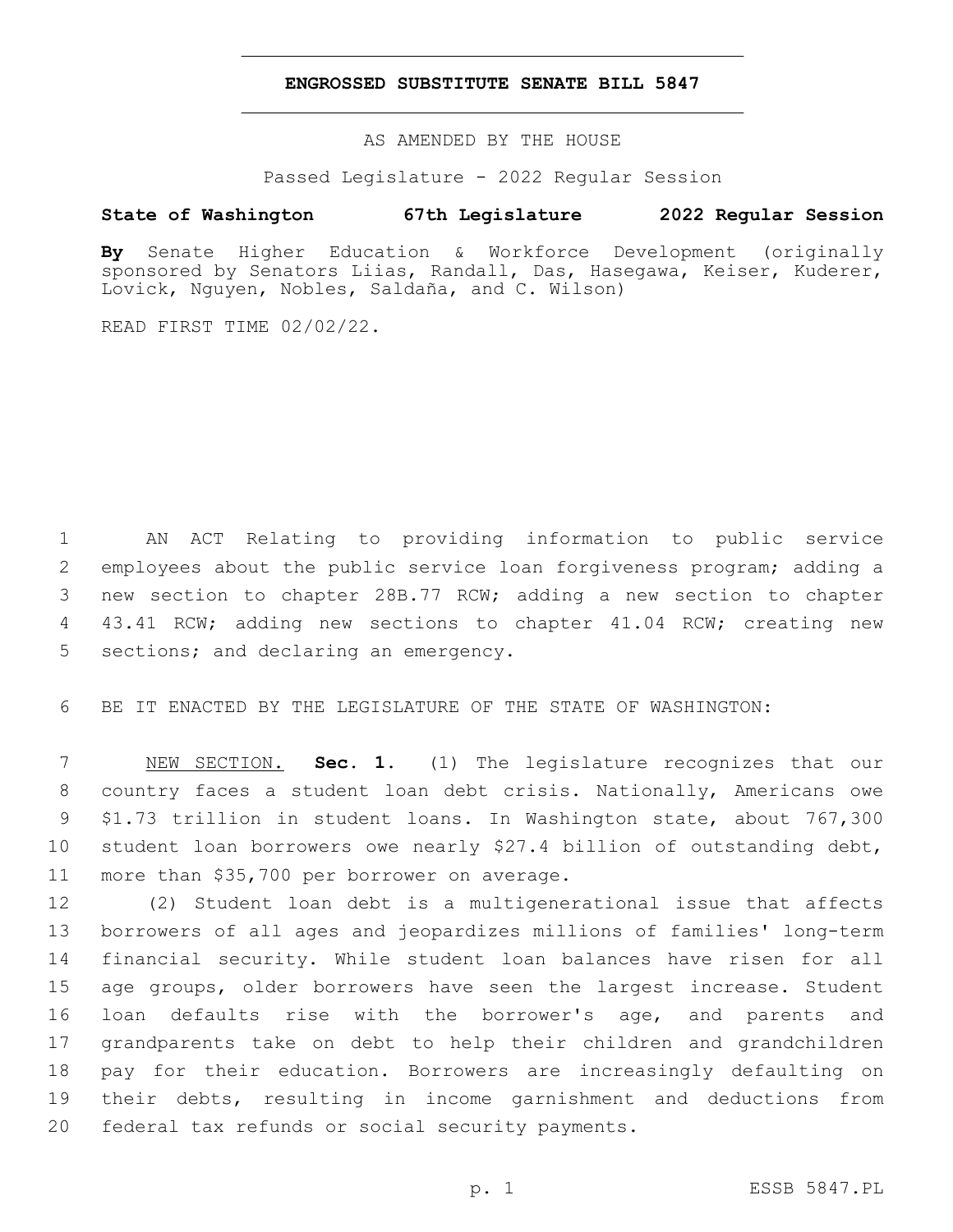(3) The legislature further recognizes that the federal government offers and provides loan forgiveness for individuals who have worked in a public service job full time and have made qualifying payments towards their student loans. Unfortunately, the eligibility criteria to qualify for this program has been complex, leading to low approval rates for individuals who would otherwise qualify. By providing more public awareness of this program, the legislature intends to help alleviate the student loan debt burden of those who have committed their lives to public service.

(4) It is the intent of the legislature to do the following:

 (a) Develop materials to increase awareness of the federal public 12 service loan forgiveness program;

 (b) Create a program for state agencies to certify employment for the purpose of the public service loan forgiveness program;

 (c) Have public service employers collaborate on a statewide initiative to improve access and remove barriers to the public service loan forgiveness program for all public service employees in 18 the state; and

 (d) Acknowledge the work done outside the classroom by part-time academic employees, allowing for those hours to be counted towards the definition of full time for the public service loan forgiveness 22 program as set forth in 34 C.F.R. Sec. 685.219.

 NEW SECTION. **Sec. 2.** A new section is added to chapter 28B.77 24 RCW to read as follows:

 (1) The student loan advocate, established in RCW 28B.77.007, shall develop, and update annually as necessary, materials designed to increase awareness of the public service loan forgiveness program. 28 Materials include, at a minimum:

 (a) A standardized letter for public service employers to send to their employees briefly summarizing the public service loan forgiveness program, information about what eligible employees are required to do in order to benefit from the program, and how an eligible employee may contact their student loan servicer for 34 additional resources;

 (b) A detailed fact sheet describing the public service loan forgiveness program, including the official website address maintained by the United States department of education for the program and contact information for the student loan advocate; and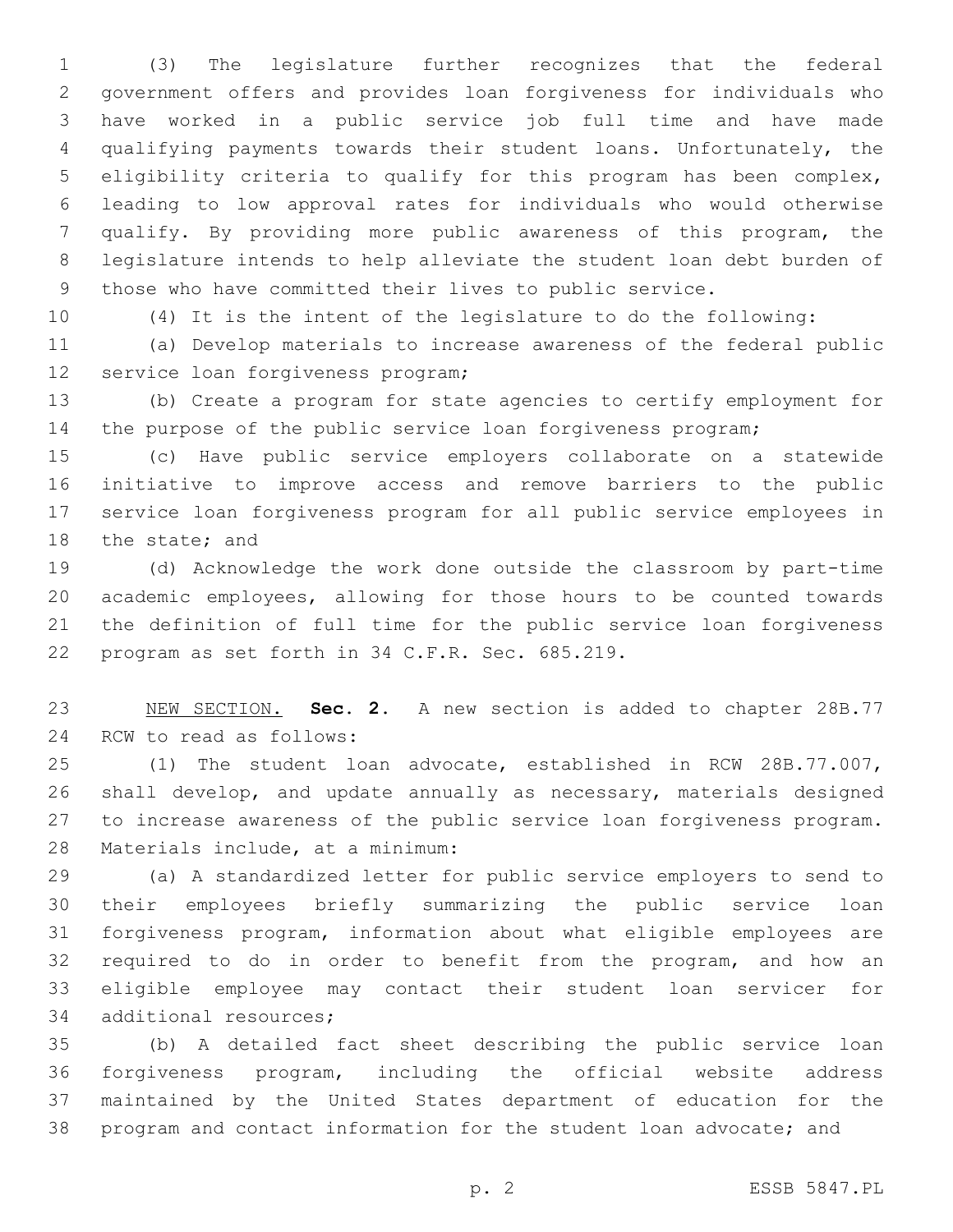(c) A document containing frequently asked questions about the 2 public service loan forgiveness program.

 (2) The student loan advocate shall coordinate with the office of financial management, the secretary of state, local governmental entities, and other relevant agencies and public service employer entities to ensure that public service employers receive materials 7 developed in subsection (1) of this section.

 (3) For purposes of this section, the definitions in this 9 subsection apply:

(a) "Public service employer" includes the following:

 (i) Any governmental entity including state, county, city, or other local government entity including political subdivisions, such as office, department, independent agency, school district, public 14 college or university system, public library system, authority, or 15 other body including the legislature and the judiciary;

 (ii) Any employer that has received designation as a tax-exempt organization pursuant to Title 26 U.S.C. Sec. 501(c)(3) of the federal internal revenue code of 1986, as amended;

 (iii) Any other entities identified as a public service job in 20 Title 20 U.S.C. Sec. 1087e(m).

 (b) "Public service loan forgiveness program" means the federal loan forgiveness program established pursuant to Title 20 U.S.C. Sec. 23 1087e(m) and 34 C.F.R. Sec. 685.219.

 NEW SECTION. **Sec. 3.** A new section is added to chapter 43.41 25 RCW to read as follows:

(1) The office shall:26

 (a) Develop a program for state agencies to certify employment for the purposes of the public service loan forgiveness program by 29 July 1, 2023.

 (b) Assist the student loan advocate in creating and distributing materials designed to increase awareness of the public service loan forgiveness program set forth in section 1 of this act.

 (c) Collaborate with the student achievement council, the employment security department, the department of retirement systems, nonprofit entities, local government representatives, and other public service employers in developing a statewide initiative to improve access and remove barriers to the public service loan forgiveness program for all public service employees. The program established for state agencies in this section and the certification

p. 3 ESSB 5847.PL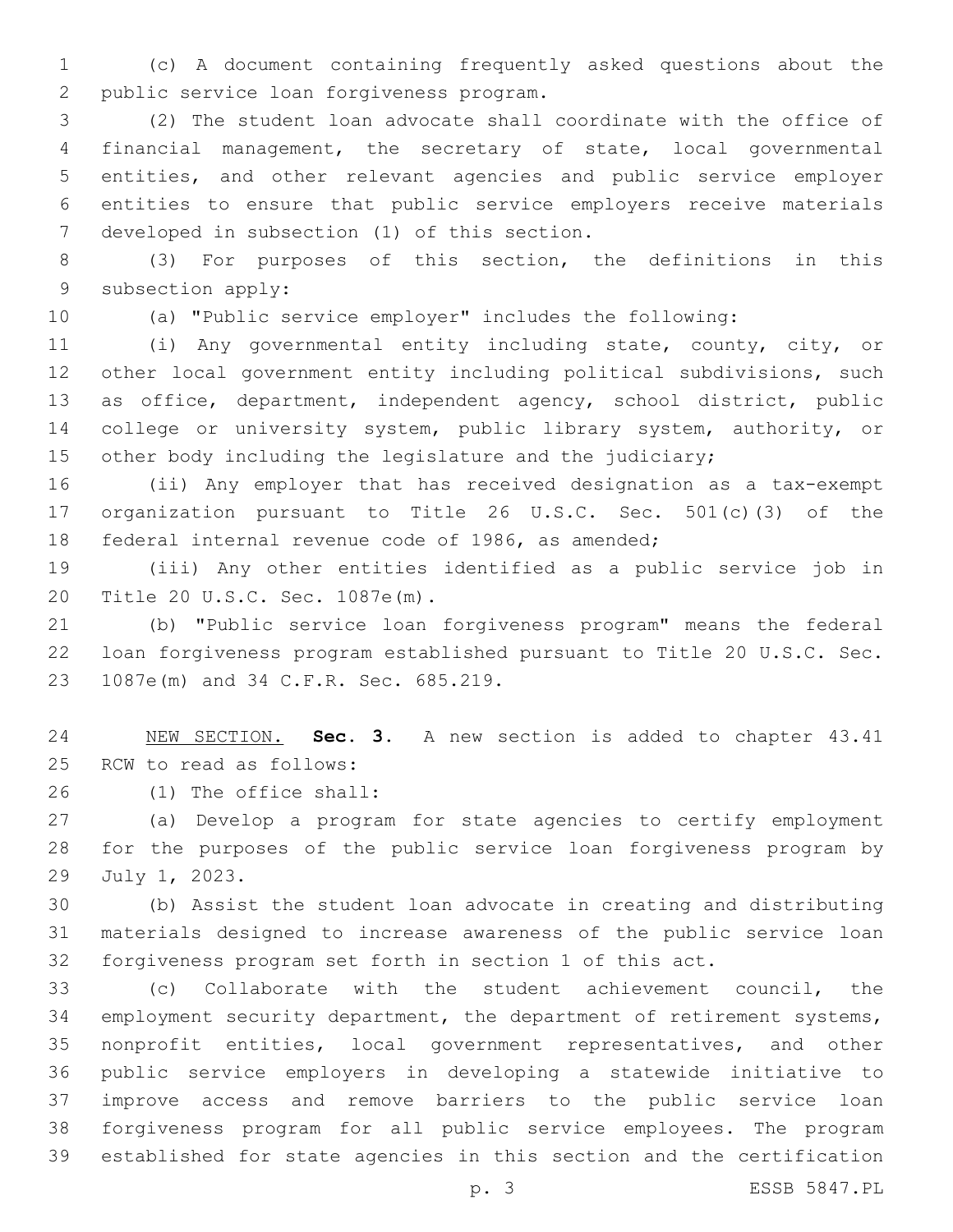process in section 4 of this act may be considered in the development of the initiative. A plan for a statewide initiative must be developed and submitted to the higher education committees of the legislature by December 1, 2024, in compliance with RCW 43.01.036.

 (2) For purposes of this section, the definitions in this 6 subsection apply:

 (a) "Certifying employment" means either completing the employer sections of the public service loan forgiveness form or sharing data directly with the United States department of education that corresponds to the information required for the public service loan forgiveness form, as allowed by the United States department of 12 education.

(b) "Public service employer" includes the following:

 (i) Any governmental entity including state, county, city, or other local government entity including political subdivisions, such as office, department, independent agency, school district, public college or university system, public library system, authority, or other body including the legislature and the judiciary;

 (ii) Any employer that has received designation as a tax-exempt organization pursuant to Title 26 U.S.C. Sec. 501(c)(3) of the federal internal revenue code of 1986, as amended;

 (iii) Any other entities identified as a public service job in 23 Title 20 U.S.C. Sec. 1087e(m).

 (c) "Public service loan forgiveness program" means the federal loan forgiveness program established pursuant to Title 20 U.S.C. Sec. 26 1087e(m) and 34 C.F.R. Sec. 685.219.

 (d) "State agency" or "agency" means departments, offices, agencies, or institutions of state government, the legislature, institutions of higher education, school districts, and educational 30 service districts.

 NEW SECTION. **Sec. 4.** A new section is added to chapter 41.04 32 RCW to read as follows:

 (1) As soon as available, a state agency shall provide the materials described in section 2 of this act in written or electronic 35 form to:

36 (a) All employees annually;

 (b) Newly hired employees within 30 days of the employee's first 38 day of employment.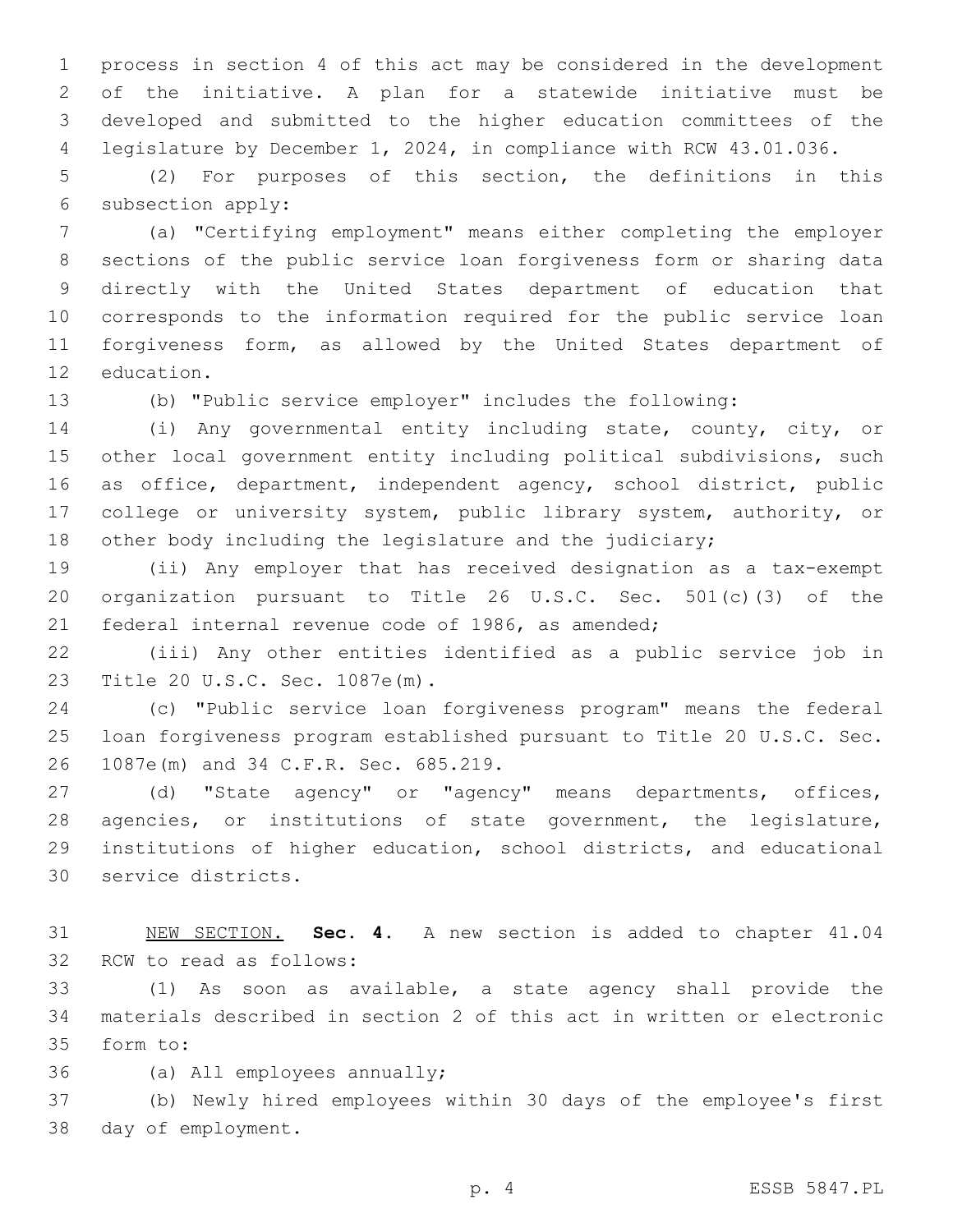(2) A state agency must certify employment for the purposes of the public service loan forgiveness program in accordance with the program established in section 3 of this act beginning July 1, 2023.

 (a) If a state agency does not directly certify employment with the United States department of education, the state agency must annually provide notice of renewal and a copy of the public service loan forgiveness form with employer information and employment certification sections of the form already completed reflecting at 9 least the last 12 months of employment to:

 (i) An employee who requests a public service loan forgiveness 11 form;

 (ii) Any current employee for whom the state agency has previously certified employment, unless the employee has opted out; 14 and

 (iii) An employee upon separation from service or employment, unless the employee has opted out. The notice of renewal and completed employer sections of the public service loan forgiveness form provided to a separated employee must be sent within 60 days of separation and are exempted from the annual requirement set forth in 20 subsection  $(2)$  (a) of this section.

 (b) A state agency shall not unreasonably delay in certifying 22 employment.

 (c) A state agency must seek permission from its employees prior 24 to certifying their employment.

 (d) Institutions of higher education must use the calculation established in section 5 of this act and may apply it retroactively to determine whether a part-time academic employee is considered full time for the public service loan forgiveness program.

 (e) A state agency may send the information necessary for public service loan forgiveness employment certification to the United States department of education, or its agents, if the United States department of education permits public service employers to certify employment for past or present individual employees or groups of employees directly, notwithstanding other provisions of law.

 (f) The office of financial management is authorized to adopt 36 rules for the purpose of this section.

 (3) An employee of a state agency may opt out of the employment certification process established in section 3 of this act at any 39 time.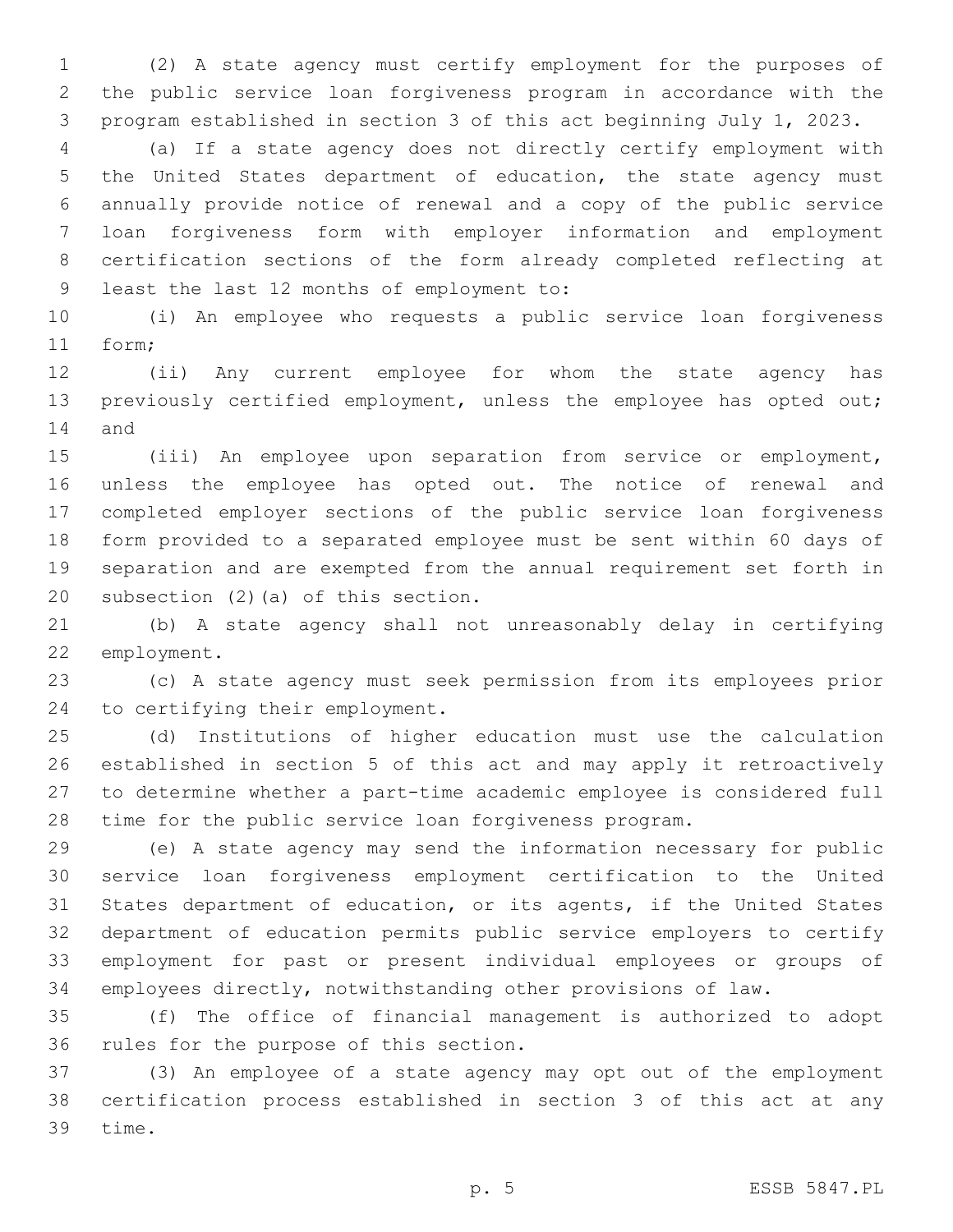(4) For purposes of this section, the definitions in this 2 subsection apply:

 (a) "Certifying employment" means either completing the employer sections of the public service loan forgiveness form or sharing data directly with the United States department of education that corresponds to the information required for the public service loan 7 forgiveness form.

 (b) "Full time" has the same meaning as set forth in 34 C.F.R. 9 Sec. 685.219.

(c) "Public service employer" includes the following:

 (i) Any governmental entity including state, county, city, or other local government entity including political subdivisions, such as office, department, independent agency, school district, public 14 college or university system, public library system, authority, or other body including the legislature and the judiciary;

 (ii) Any employer that has received designation as a tax-exempt organization pursuant to Title 26 U.S.C. Sec. 501(c)(3) of the federal internal revenue code of 1986, as amended;

 (iii) Any other entities identified as a public service job in 20 Title 20 U.S.C. Sec. 1087e(m).

 (d) "Public service loan forgiveness program" means the federal loan forgiveness program established pursuant to Title 20 U.S.C. Sec. 23 1087e(m) and 34 C.F.R. Sec. 685.219.

 (e) "State agency" or "agency" means departments, offices, agencies, or institutions of state government, the legislature, institutions of higher education, school districts, and educational 27 service districts.

 NEW SECTION. **Sec. 5.** A new section is added to chapter 41.04 29 RCW to read as follows:

 For the purpose of determining whether a part-time academic employee at an institution of higher education is considered full time for certifying employment for the public service loan forgiveness program, duties performed in support of, or in addition to, contractually assigned in-class teaching hours must be included. To calculate this, each hour of in-class teaching time shall be multiplied by 3.35 hours. This section shall not supersede any calculation or adjustment established by a collective bargaining agreement or employer policy for additional work done outside of in-class teaching. An institution of higher education shall not treat

p. 6 ESSB 5847.PL